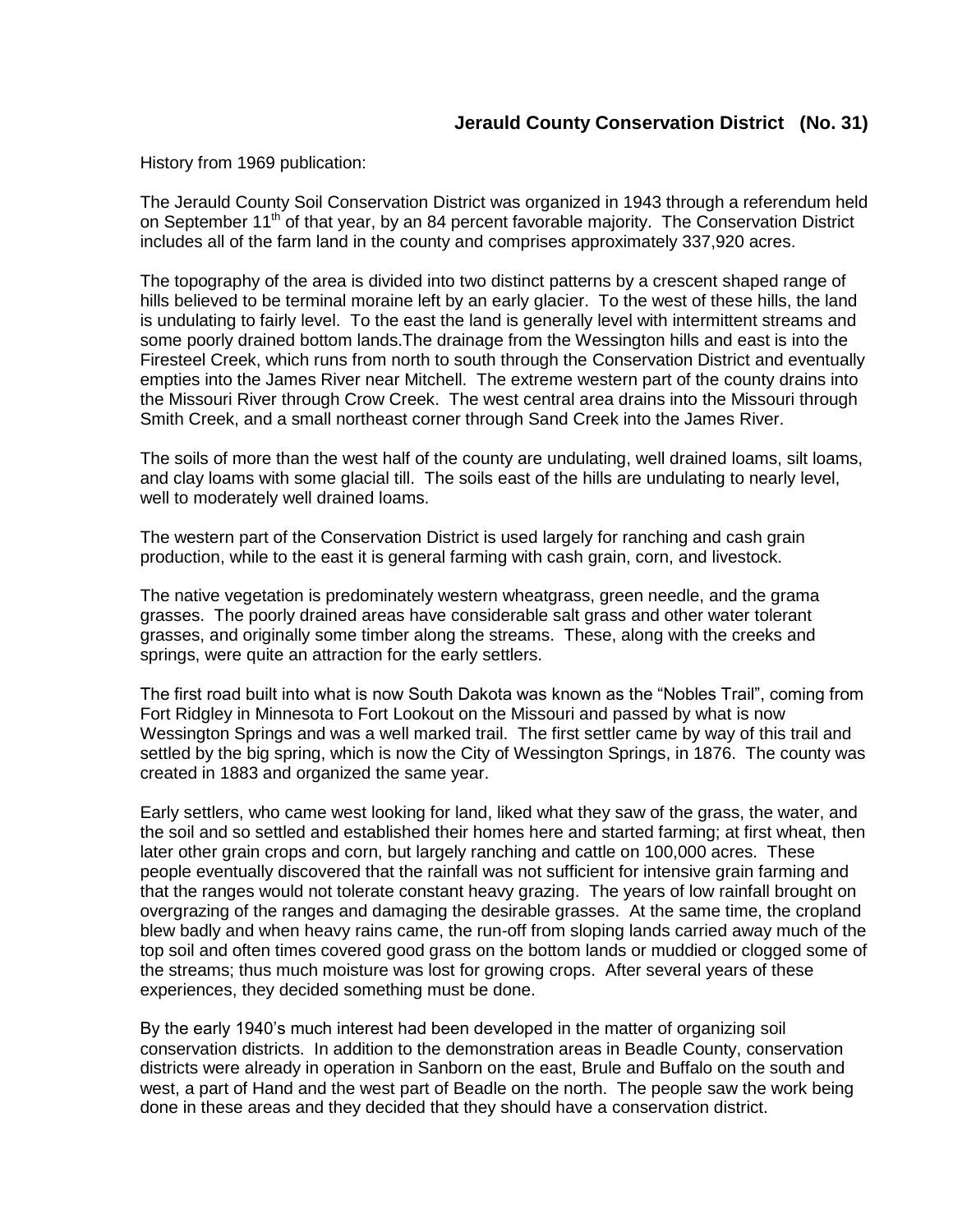During the winter of 1942-43, they went to work on the matter, with the Conservation District being organized in September 1943, and included 309,585 acres. In 1964 the State Law was amended to provide for the inclusion within the conservation districts of town sites, federal and public owned lands. In January 1968 the supervisors took the necessary action to add these areas, bringing the total acreage to 340,160 acres.

The following supervisors took the leadership in the promotion and first operation of the Conservation District: Roy Eagle, Wessington Springs, chair, George E. Hodgson, Wessington Springs, vice chair; C.M. Christensen, Wessington Springs; Henry R. Shrader, Wessington Springs; Fred N. Dunham, Wessington Springs, treasurer; Russell Salmen, Wessington Springs, and J.B. Solem, Wessington Springs, county agent, secretary.

As soon as the organization was completed, the supervisors prepared their program and plan of work and entered into agreements with cooperating agencies for whatever assistance they might be able to give.

The supervisors stated their problems as: limited rainfall - - which the people cannot control but should fit their operations into that type of climate; wind and water erosion; gullying on cropland and flooding of lower areas; overgrazed grasslands.

The following practices are needed to meet the problems and have been established to improve the productivity of the land: crop residue management practices to improve soil structure and increase water intake; contour strip cropping and terracing to prevent run-off and soil erosion; Wind strip cropping to reduce wind erosion; field windbreaks for better snow distribution over the fields, reduce evaporation and wind erosion; grassed waterways for safe disposition of excess water and prevent gullies; proper use of range and pasture lands to maintain adequate cover to aid in water intake, reduce evaporation and prevent erosion; water developments such as dams, dugouts, spring developments and wells for the use of livestock, wildlife, for erosion control and domestic use; establish water spreading and irrigation systems to help stabilize the economy; farmstead windbreaks for buildings and livestock protection; emphasis on wildlife conservation. The supervisors also propose to cooperate with and secure assistance from any or all existing organizations working with agriculture.

The Conservation District has sponsored the following contests: Soil Judging Contests for 4-H and FFA; GSDA Soil and Moisture Achievement Contest.

The 1969 supervisors were: Keith Kleppin, Wessington Springs, chairman; James Hinrichs, Wessington Springs, vice chairman; Jens Christensen, Wessington Springs, treasurer; Lewis Thompson, Wessington Springs; Kenneth Kieser, Wessington Springs; Lawrence Carson, Wessington Springs, secretary (county agent); LeRoy Scott, Wessington Springs, assistant supervisor; LeRoy Arhart, Alpena, assistant supervisor; Richard VanDyke, Wessington Springs, assistant supervisor; and George Hodgson, Wessington Springs, assistant supervisor.

## Updated Information provided in 2012

"One of our roles as conservation district supervisors is to help farmers understand environmental rules and regulations and encourage farmers to adopt new methods of farming . . . and to become better stewards of the land." This is a quote from John Swanson when he came aboard as a supervisor in the 1970's. He also stated "I want to leave the land in better shape than when I got it."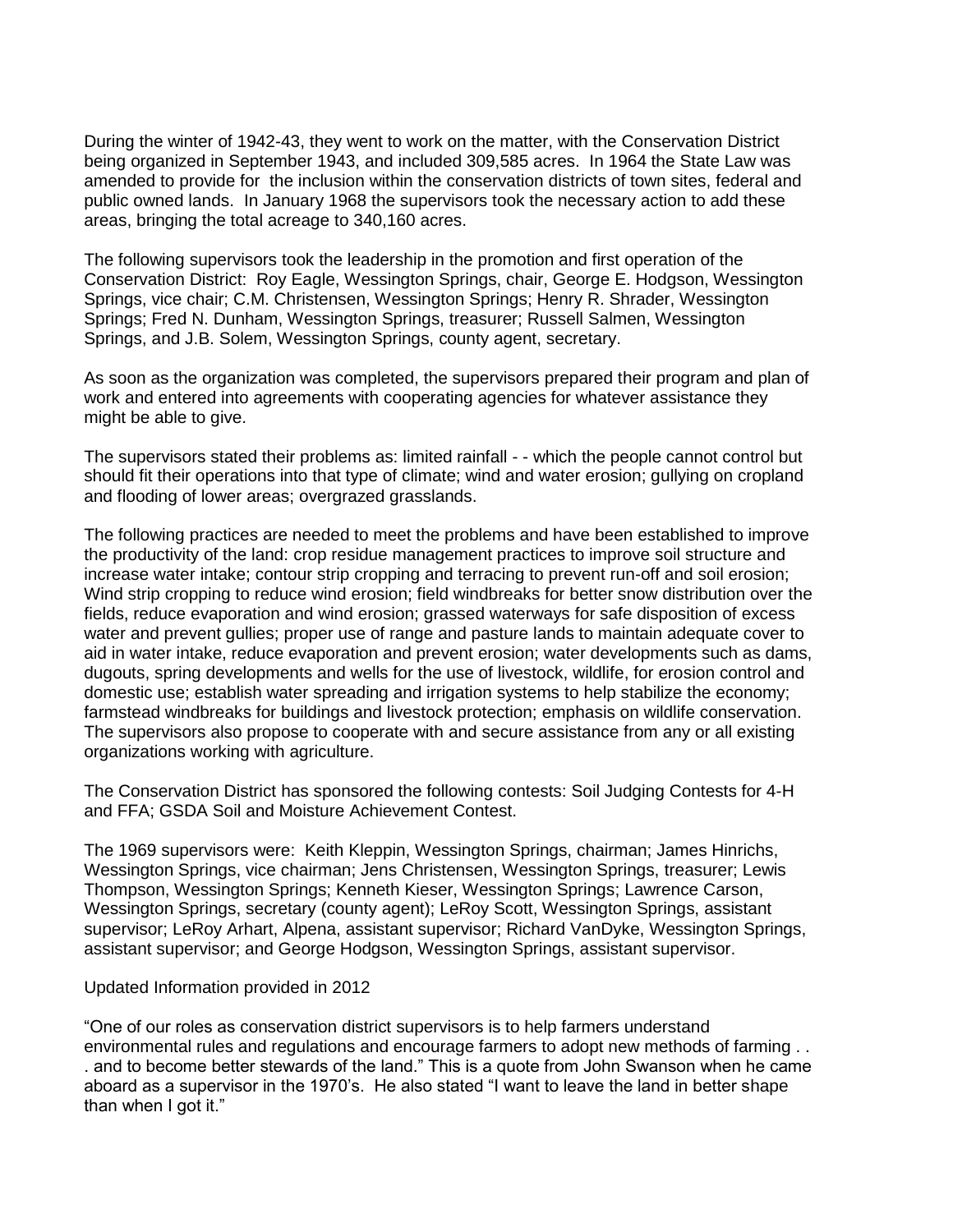The other board members serving with John Swanson during the 1970's were Kenneth Kieser, James Hinrichs, Jens Christensen, Lewis Thompson, and Keith Kleppin. The board remained the same during the 70's. Marlys Shryock was hired part time in 1971 for the position of secretary. Marlys was hired full time in 1975 and remained with the Conservation District until she retired in 1999. Marlys still shows her interest in conservation by helping out on Tree Sale Day and has always been an extra hand when we host the Land & Range Judging Contest. The Conservation District has held the Land & Range Contest annually since 1968.

Two active figures in our conservation history were Neil Reff, District Conservationist from 1965- 1990 and Soil Conservation Technician L.A. Larson during 1946-1976. Both worked in Wessington Springs until they retired.

The Conservation District has supported itself through the years with proceeds from the tree planting program. The acres of trees during the 1970's were 220.0, in the 1980's, it was 540.5, and in the 1990's the acres were 413.6. During the 70's, 80's, and 90's, an annual appropriation of anywhere from \$1,000.00 to \$6,000.00 per year was received from the Jerauld County Commissioners, which enabled the Conservation District to purchase equipment and expand its services to Conservation District cooperators.

The practices that were being installed during the 70's were dugouts, dams, grass seedings, trees, grass waterways, wind strip cropping, pipelines, tanks, wells, spring developments and waste storage structures.

During the 1980's, the board remained the same except for the resignation of Jens Christensen and the appointment of Ry Moorman. Dennis Scheel was appointed as an assistant in 1983 and is currently on the board today. The Conservation District co-sponsored a tillage conference held in Mitchell, SD in 1982. The Conservation District purchased a tractor for tree planting. They also purchased a tree cultivator. We sponsored a Rangeman of the Year Tour which was held at the Gary Will Ranch. A banquet was held on November 2, 1985 to celebrate the  $50<sup>th</sup>$ Anniversary of the SCS. The cost to attend the banquet was \$5.00 per plate. In 1984, Susie Ross daughter of Glenn and Iva Ross of Wessington Spring, SD was the State Conservation Speech Contest winner, Ross was a senior in high school at the time.

The Burma Critical Area Treatment Measure was completed in 1986 to heal the gully which was eroding the ditch from South Gulch to the entrance to town. 692 feet of the corrugated plastic pipe, 3 check dams, 652 feet of waterway, 400 feet of fencing and an acre of grass seeding were installed to control erosion on the site. Sponsors of the project included the Jerauld County Conservation District, City of Wessington Springs, South Dakota Dept. of Transportation and the Lower James RC&D which cost-shared 80% of the project through the Soil Conservation Service.

In 1987, LeRoy Scott resigned after 28 years of being either a supervisor or assistant. Ry Moorman resigned as a supervisor in 1989 and was replaced by Allen Rasmussen. Lynn Horsley was also appointed as an assistant and remains on the board today. Richard Kolousek was appointed to the board as an assistant in 1989 and also remains on the board today.

The Sanborn and Jerauld County Conservation Districts met jointly once a year for many years. The decision was made December 4, 1989, to discontinue the joint meeting and see how things go. One major project that was worked on in the late 80's and early 90's was the Wetland Inventory. This involved farmers documenting drainage on their property. CRP blossomed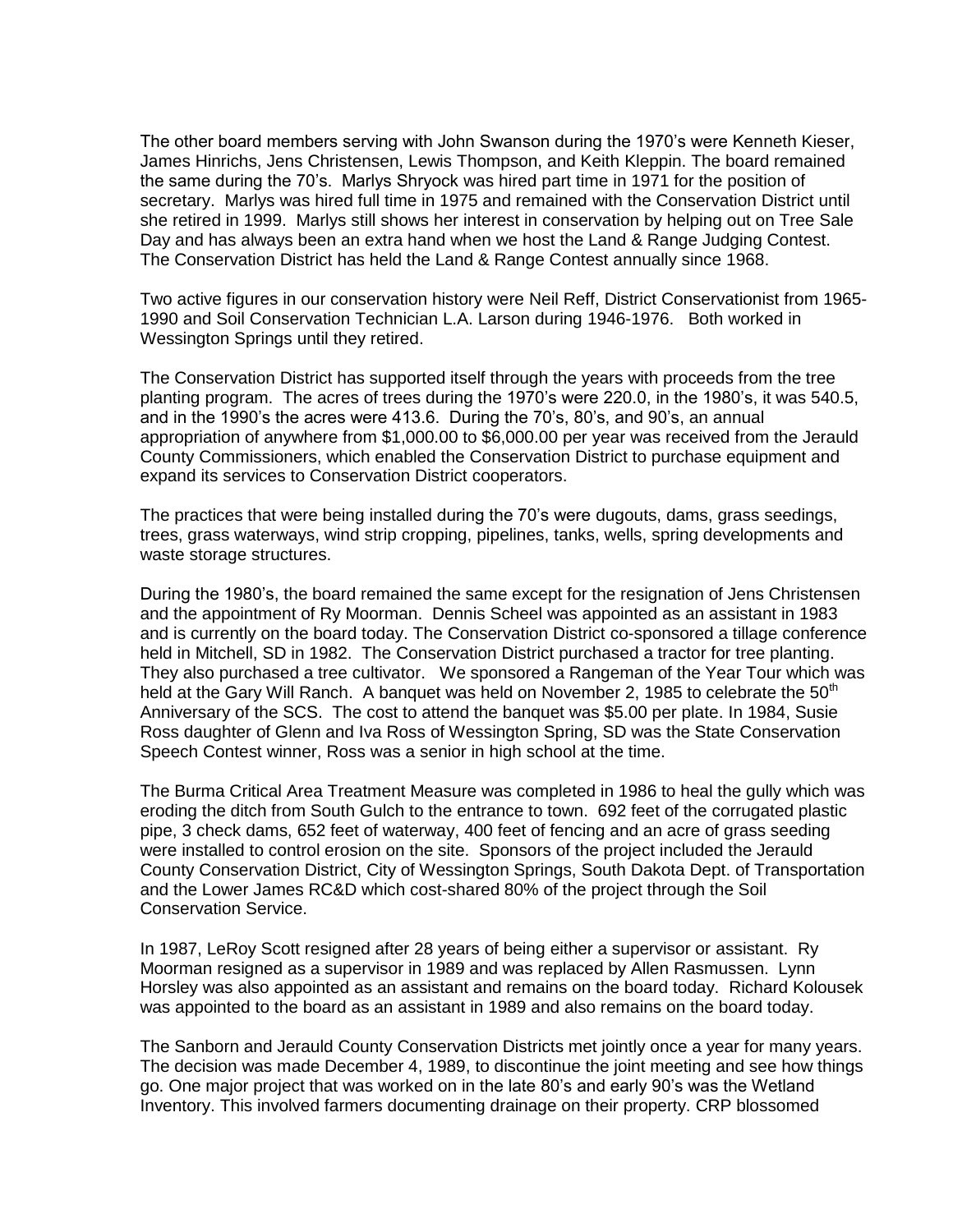because of the agricultural economy. The practices during the 80's were trees, fencing, wells, stock water ponds, grass seeding, pipelines, wind strip cropping and grass waterways.

The board members during the 1990's were Ken Kieser, John Swanson, James Hinrichs, Keith Kleppin, Allen Rasmussen, Lauren Thompson and Richard Kolousek. James Hinrichs was honored with a plaque for his 35 years of service on the Conservation District board.

On January 15, 1990, a fire in Wessington Springs destroyed the office and some records were lost. Terry Heilman was hired in December 1991 to be the District Conservationist. Ken Kieser retired from the board in 1993 after 23 years of service on the board. Wessington Springs hosted Rangeland Days in 1993. Kari Horsley was hired in 1994 to work in the office as a Soil Conservation Aid. Joan Baker was hired as secretary in 1999. The Jerauld County Conservation District helped sponsor a Nature Trail in the city park. Ryan Thompson worked as a WAE for the summer. The Bootstraps program was presented to the producers of the area to provide them with resource inventories and other tools to assist them as they strive to improve their agricultural livelihood.

In 2000, we planted 100.9 acres of trees, drilled 1137.4 acres, and had 48 CRP contracts 7 EQIP contracts, 40 ECP dugout/cleanouts, 3695 feet of livestock pipeline, 3 miles of fence, 6 livestock ponds, 1650 cubic yards of grassed waterways and 2 wells. There was work started on an Ag Waste System. The Conservation District took bids and built a new storage/cooler building. Joan (Baker) Judstra resigned in October of 2000 and Sue Wenzel was hired in November of 2000, as the new Conservation District secretary.

In 2001, we planted 147.0 acres of trees and drilled 1415.0 acres; we had 60 CRP contracts, 6 ECP dugout/cleanouts, 2980 feet of livestock pipeline, 3 miles of fence, 3 livestock ponds and 2 wells. The Conservation District started to contribute to the South Dakota Retirement System. We bought a fabric machine. Keith Kleppin resigned from the Conservation District board after 36 years of service. Sue Wenzel resigned as secretary in July 2001. Sandy Grohs was hired in October of 2001 and is still the Conservation District Manager today October, 2011.

In 2002, the tree planting program increased tremendously. We had to hire two tree planting crews and two crews to lay fabric. The Conservation District also purchased a 4 wheeler which came in very handy during tree season. The Conservation District planted 352.2 acres of trees, drilled 509.8 acres, had 81 CRP contracts, 1 ECP spring development, 12 ECP dugout/cleanouts, 11169 feet of livestock pipeline, 2 ECP tanks, 3.1 miles of fence and 1 livestock pond. Diana Tong was hired as a full time Jerauld County Conservation District Technician. The board went on a tour of Big Sioux Nursery which they found very interesting. We started to hold our Local Work Group meetings in 2002.

The tree planting was still up in 2003. We planted 308.9 acres of trees, we drilled 540.6 acres. We had 33 CRP contracts, 2 EQIP contracts, 1 WRP contract, and 2.4 miles of fence. We contributed funding to the Twin Lakes/Wilmarth Assessment Program. We entered into a 50/50 Agreement Program with NRCS in which the Conservation District provided clerical and contract maintenance assistance. Terry Heilman retired as District Conservationist and took a position in Nebraska. Donna Tiede was hired as District Conservationist and Diana Tong was hired as a NRCS Soil Conservation Technician in November of 2003.

The Conservation District feels that a big accomplishment in 2004 was when we presented a check for \$33,275.00 to the Jerauld County Commissioners for the last 10 years of appropriations they had given to the Conservation District. We started our own Cost Share Tree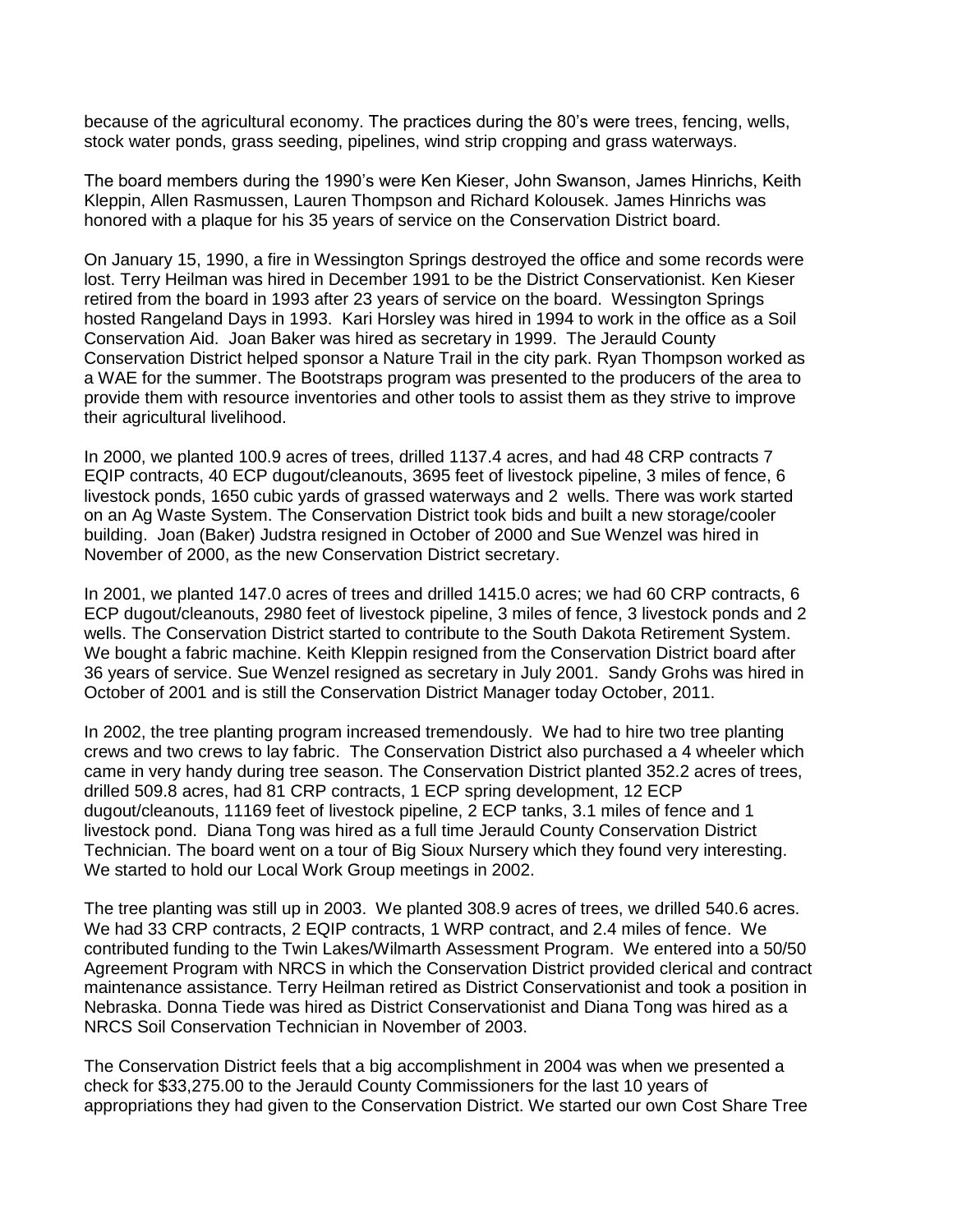Planting Program for producers that do not qualify for any other tree programs. The Conservation District installed a 5.3 acre demo plot north of town. We have 13 rows of trees consisting of 78 different species with and without fabric on the east end. The west end contains 34 individual grass sites and 17 grass and forb combination sites. This demo plot was installed with the assistance of Big Sioux Nursery, NRCS Plant Materials Center, US Fish & Wildlife Service, Natural Resources Conservation Service, South Dakota Resource & Forestry, DeWitt Fabric, Jerauld County Highway Department and VanDyke Farms Incorporated.



The year 2005 was full of updating to the tree shed. We installed a bathroom, overhead doors and had concrete poured on the rest of the floor. We purchased a Rotary Tiller for working up tree strips. We planted 79.8 acres of trees, drilled 550.0 acres, had 32 CRP contracts, 9 EQIP contracts, 6.3 miles of livestock pipelines, 4 livestock tanks and installed 2.3 miles of fence.

In 2006, we purchased a new Truax Drill and drilled 1026.5 acres. We installed one Ag Waste System. We planted 69.6 acres of trees, and had 19 CRP contracts, 10 EQIP contracts, 6.3 miles of livestock pipelines, 14 livestock tanks, 12.4 miles of fence and 4 wells. US Fish & Wildlife cost shared 3967 feet of pipelines and 4 tanks in Jerauld County.

The supervisors in 2007 were Richard Kolousek, Lynn Horsley, Dennis Scheel, John Swanson and Dave Doering. Tom Grohs with Grohs Fencing installed a fence around the demo plot. We had Lauren Thompson, Richard VanDyke and John Swanson inducted into the Endowment Fund at the convention this year. We had 27 CRP contracts, 7 EQIP contracts, 6.9 miles of livestock pipelines, 14 livestock tanks, 6 wells, and 4.6 miles of fencing. We planted 71.6 acres of trees, and drilled 975.4 acres. US Fish & Wildlife cost shared 6590 feet of pipeline and 4 tanks in Jerauld County this year. The board purchased a 450 gallon tank to use to water the trees at the demo plot because it was so dry that summer.

Dave Doering resigned from the board in 2008. We designed our own "ENTERING JERAULD COUNTY SIGNS," and purchased these signs and signs for the demo plot. We had a lot of interest on our design and many conservation districts have used our design for their conservation districts, also. We installed mail boxes at the demo plot to hold guides for the kinds of trees and grasses. We accepted a challenge from Kingsbury County and paid \$250.00 to help repair the NACD headquarter in Washington, DC. We planted 69.5 acres of trees and drilled 670.0 acres. We had 22 CRP contracts, 8 EQIP contracts, 10.6 miles of livestock pipelines, 1 well, 12 livestock tanks, 13.8 miles of fence, 120 acres of wetland restored. The Jerauld County Conservation District helped sponsor a tour of the Wind Tower Project and our Demo Plot.